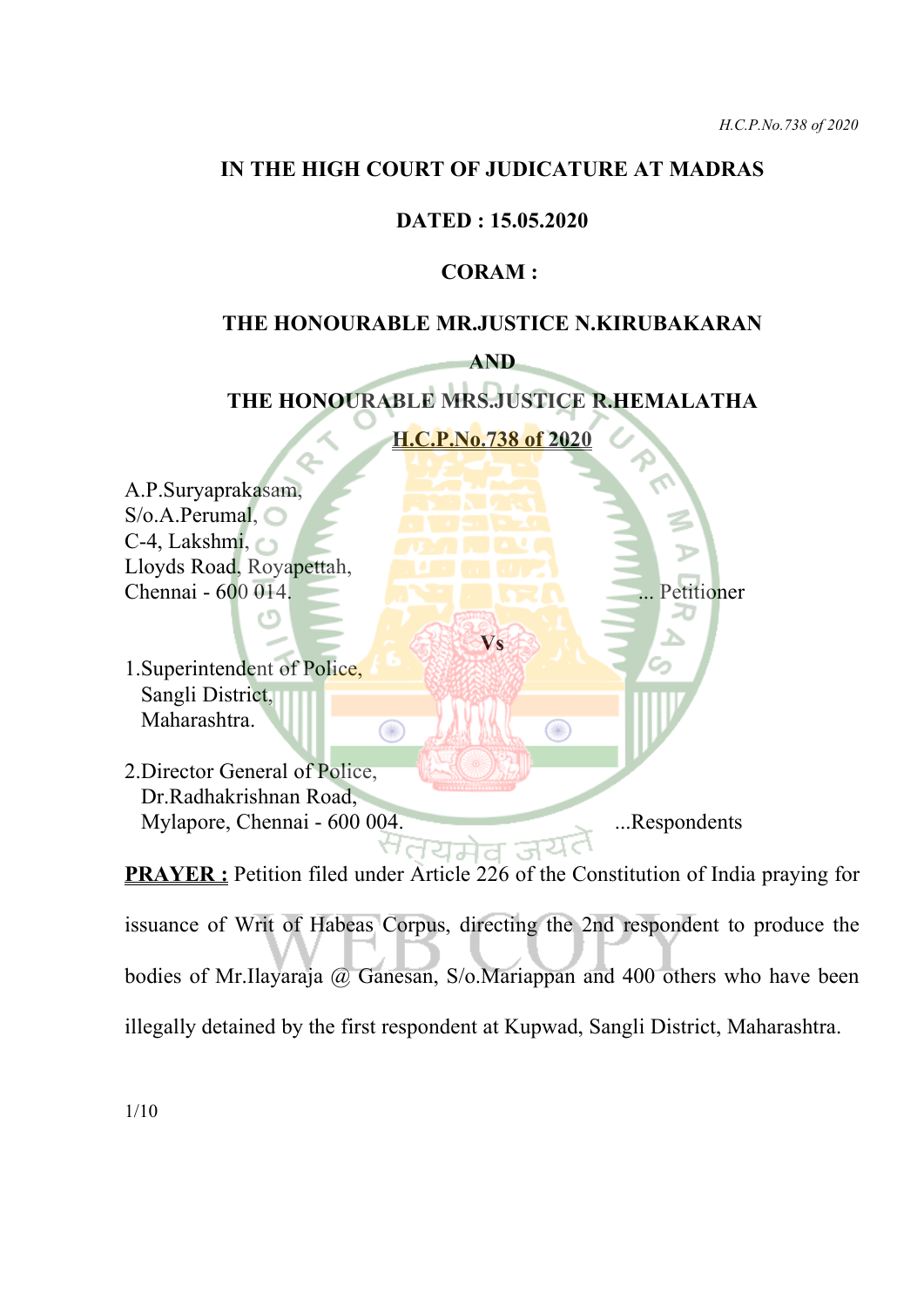*H.C.P.No.738 of 2020*

For Petitioner : Mr.M.L.Ravi

For Respondents : Mr.R.Prathap Kumar, Additional Public Prosecutor

#### **O R D E R**

(Order of the court was made by N.KIRUBAKARAN, J.)

The matter is heard through video-conferencing.

2.The present Habeas Corpus Petition has been filed seeking direction to the second respondent to produce the bodies of Mr.Ilayaraja @ Ganesan, S/o.Mariappan and 400 others who have been illegally detained by the first respondent at Kupwad, Sangli District, Maharashtra.

3.When the matter came up before this Court for admission on 12.05.2020, this Court ordered notice to the first respondent and Mr.R.Prathap Kumar, learned Additional Public Prosecutor took notice on behalf of the second respondent.

4.Today, when the matter came up before this Court, Mr.R.Prathap Kumar,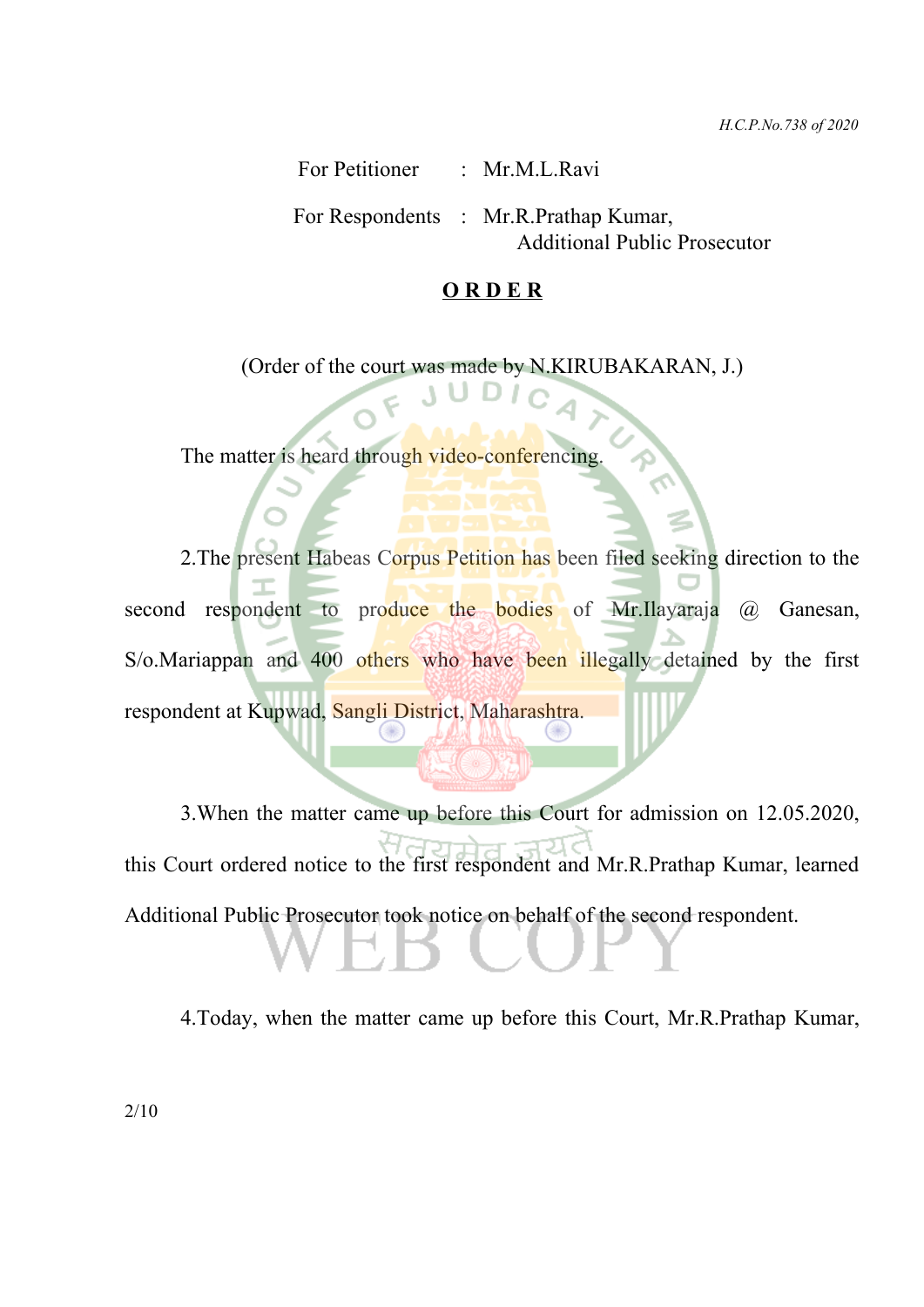learned Additional Public Prosecutor on instructions would submit that in pursuant to the order passed by Government of India, Ministry of Home Affairs, New Delhi in Order No.40-3/2020-DM-I(A), dated 29.04.2020, Government of Tamil Nadu has issued G.O.Rt.No.1312, Public (Special B) Department, dated 04.05.2020, by which about 19 IAS officers have been appointed as nodal officers to co-ordinate the movement of stranded persons to and from the concerned States/Union Territories noted against their names and all the details such as landline numbers, Email ids and Mobile numbers of each officer were also published in order to enable the stranded persons to contact the nodal officers easily.

5. The learned Public Prosecutor also produced the details of about 962 persons who were brought back from Maharashtra to their native State viz., Tamil Nadu and also the district wise details of those persons who were safely reunited with their families due to the efforts taken by the Government of Tamil Nadu. 서버디

6.Though the Governments have taken care of every section of the society to the maximum extent possible, the migrant workers and the agricultural work force are the neglected lot and they are the sufferers to the maximum. In this COVID-19,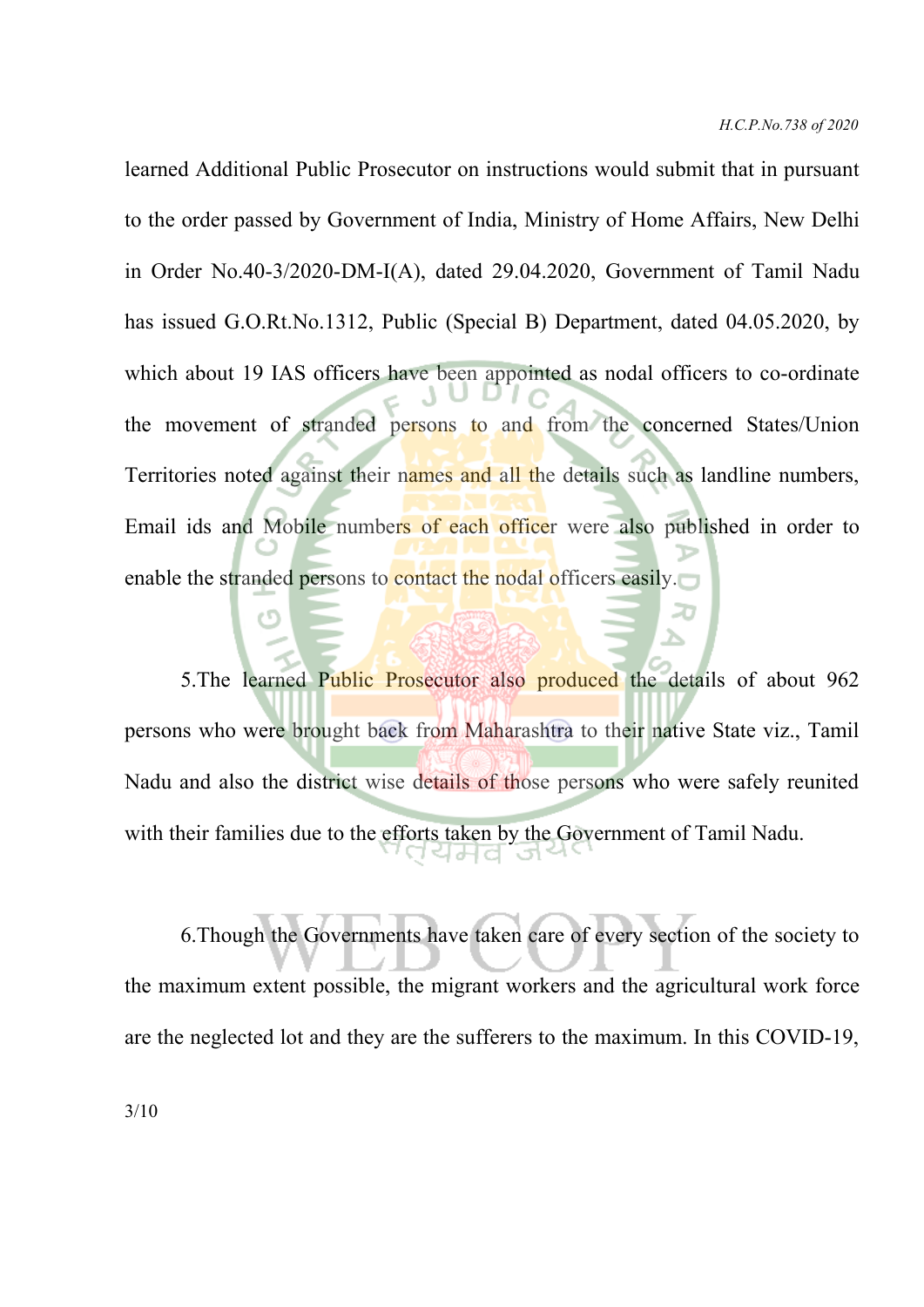the persons who fed the entire nation are the agriculturists and not the people in any other occupation, which would go to show that without agriculturists the world cannot survive. Even though the Governments have taken much needed steps to safeguard the migrant workers, though belated, this Court would like to know whether coordinated efforts have been taken by all the State Governments in consultation with the Central Government to address the sufferings of the migrant labourers. Therefore, in order to address the human crisis, this Court *suo motu*

impleads,

*Union of India, Represented by its Secretary, Ministry of Home Affairs, New Delhi*

*and Government of Tamil Nadu Represented by its Chief Secretary Secretariat Fort St.George Chennai – 600 009*

as third and fourth respondents to this proceedings. Mr.R.Prathap Kumar, learned Additional Public Prosecutor takes notice on behalf of the newly impleaded fourth respondent and as regards the third respondent, the learned counsel for the petitioner is directed to serve notice on the learned Assistant Solicitor General of

◉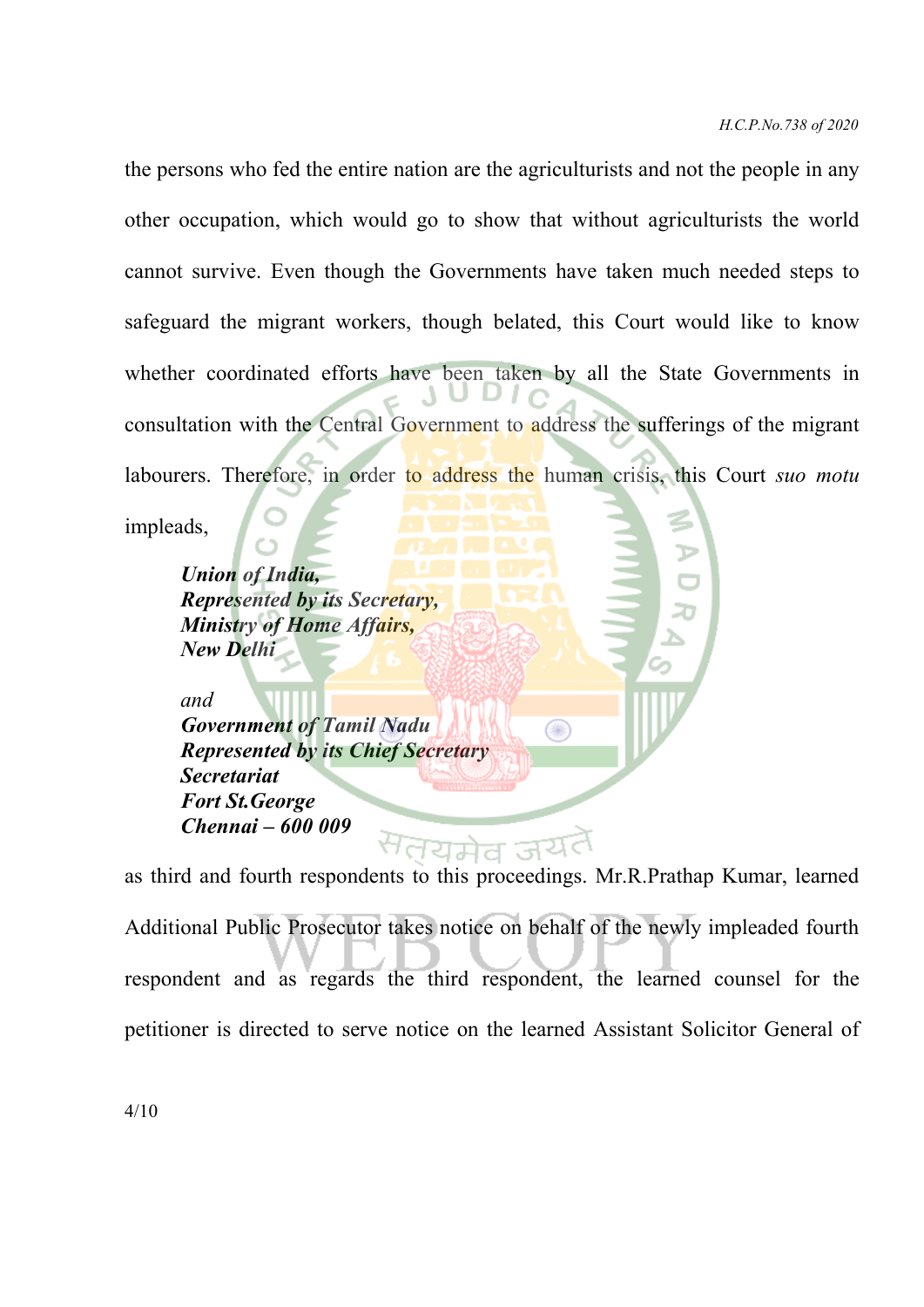India returnable by next week.

7.One cannot control his/her tears after seeing the pathetic condition of migrant labourers shown in the media for the past one month. It is nothing but a human tragedy. When the lock down was announced at the end of March 2020, lakhs and lakhs of migrant workers were stranded throughout the country. Most of the workers lost their jobs, no shelter is said to have been provided apart from lack of supply of adequate food. After waiting for a considerable time, they started migrating to their native states by foot. It is very unfortunate that those persons were neglected by all the authorities. The heart breaking stories are reported in the print as well as visual media that millions of workers were compelled to start walking to their native States with their little children carrying all their belongings over their head, surviving on the food provided by good Samaritans, as no steps were taken by the Governments to help those migrant workers. It is also reported that some people starved to death due to hunger. 16 workers working in a steel factory in Julna, Maharashtra, who were sleeping on rail tracks while returning to Madhya Pradesh were crushed to death near Karmad around 30 km from Aurangabad by a goods train on 08.05.2020. Even after the sorrow and sufferings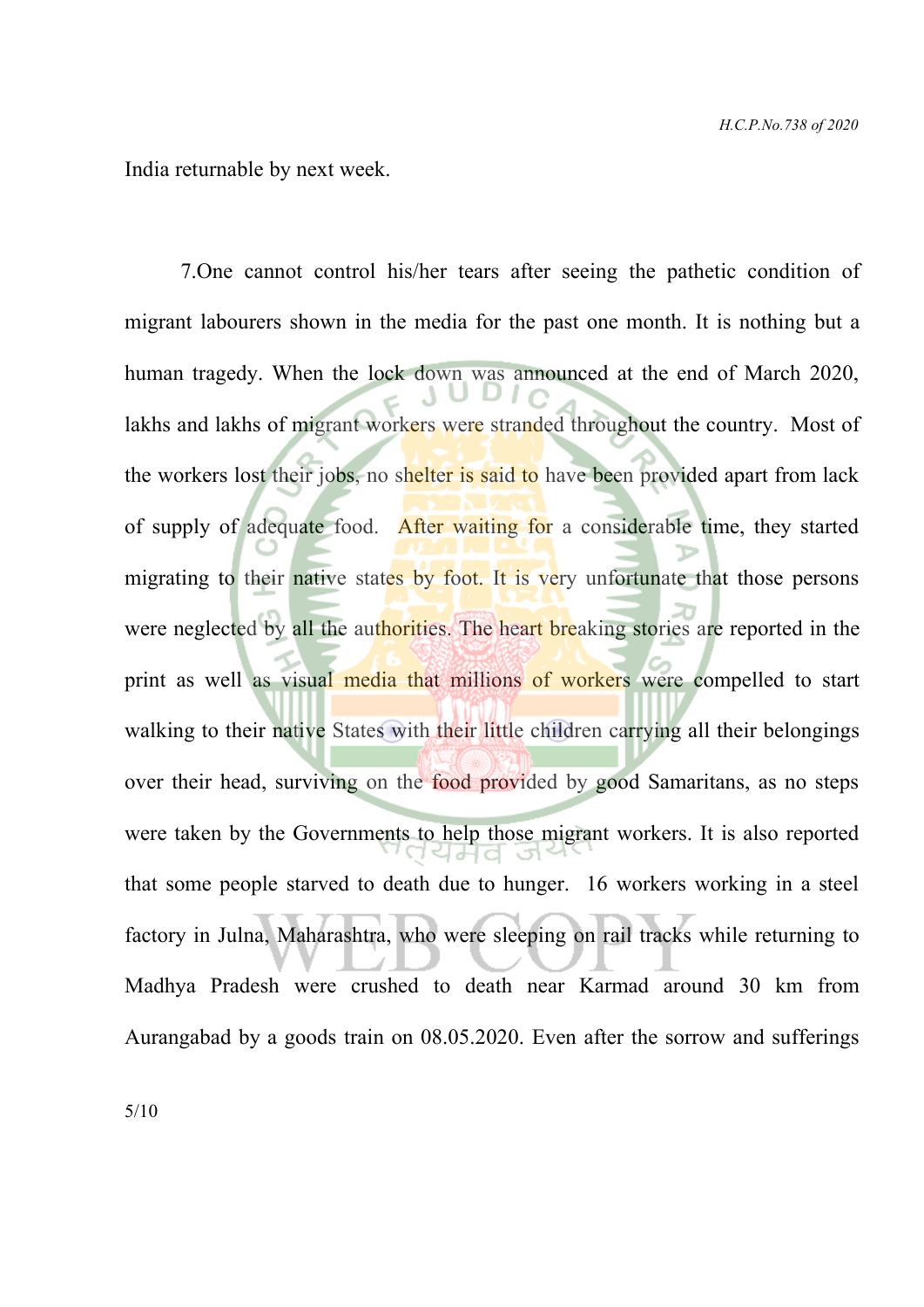of the migrant workers were reported in the media, nothing happened for the past one month as there was no coordinated effort between the States.

8.It is not only the duty of the native State of the migrant workers but also the duty of the States where they were working to care for their safety and well being. India is a welfare State and Article 21 of the Constitution of India is paramount and safety and security and supply of food are important. This Court is well aware that Covid-19 is not only a national crisis but also an international crisis. But, it is a pity to see the migrant labourers walking for days together to reach their native places and in the process, some of them had lost their lives due to accidents. The Government authorities of all the States should have extended their human services to those migrant labourers.

9.There are a number of toll gates available and those toll gates should have been made as checking points to provide food, shelter and medical help to the migrant labourers. However, it is very pathetic to note that neither the native States nor the States through which they were walking all along took care of them and failed to provide even the basic amenities such as food and shelter and even if they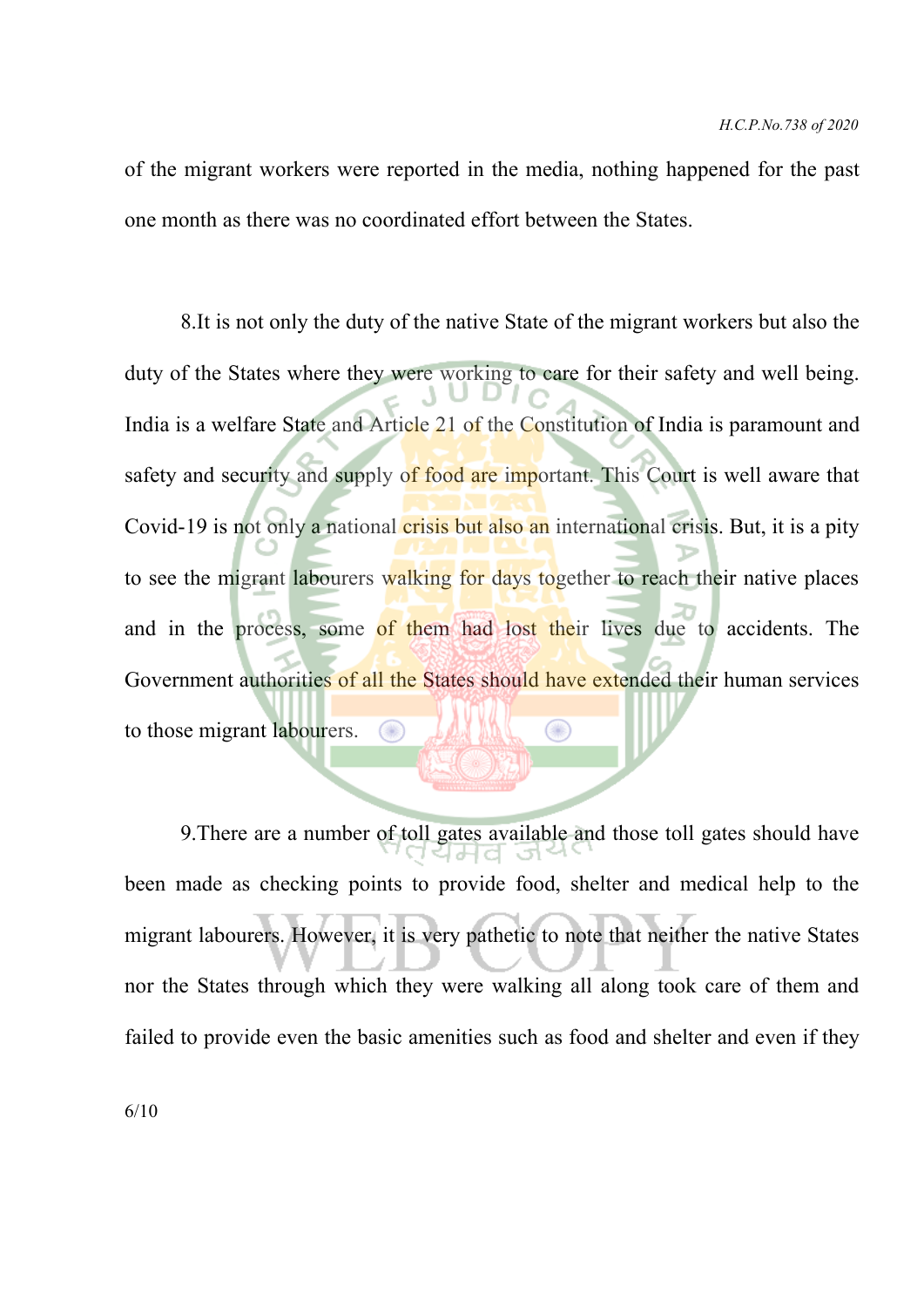had been provided, they were negligible.

10.First of all, relevant data of those persons who were working as migrant labourers in all States have to be collected; The host State in which they were working should be made accountable for the safety and well being of the migrant labourers, for which all the States are expected to act in unison, rendering assistance to those poorer sections. This Court is aware that yesterday, the Central Government has come out with relief measures including rental housing facility, free food grains without ration card.

11. The newly impleaded respondents are directed to answer the following queries. ⊙ 00

- 1. Whether any data is being maintained by the Government of India regarding ਬਮਰ the details of migrant workers working in each State/Union Territories in India?
- 2. If so, what is the number of migrant workers in each State/Union Territories in India and the details regarding their nativity?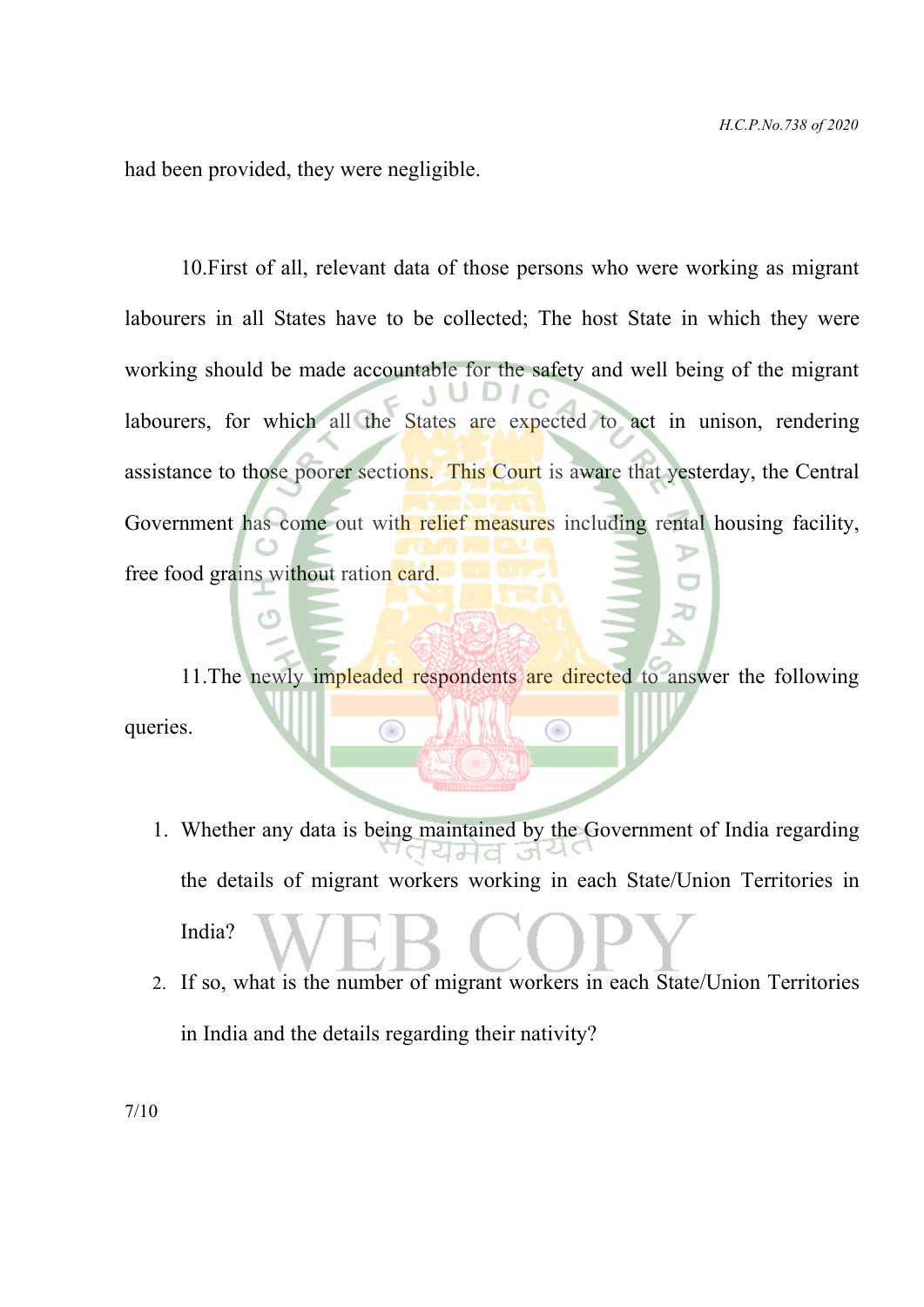- 3. What is the number of migrant workers stranded in each State/Union Territories in India as on today?
- 4. What are all the assistance provided to those migrant workers by the respective States as well as the Union Government?
- 5. Whether those migrant workers are allowed to cross the State borders or prevented from crossing the borders and if they are prevented, whether they are provided with basic amenities such as food, shelter and medical assistance?
- 6. How many migrant workers died on their way to the native States?
- 7. To which States/Union Territories, the deceased workers belong to?
- 8. What are the relief measures/compensation provided to the families of those migrant workers who lost their lives on their way back to their native States?
- 9. How many migrant workers in each State/Union Territories have been evacuated from their working States to their native States through buses/trains throughout India?
- 10.What are all the steps taken to transport the remaining people to their native States?
- 11.Whether migration of people is one of the reasons for spread of Covid-19?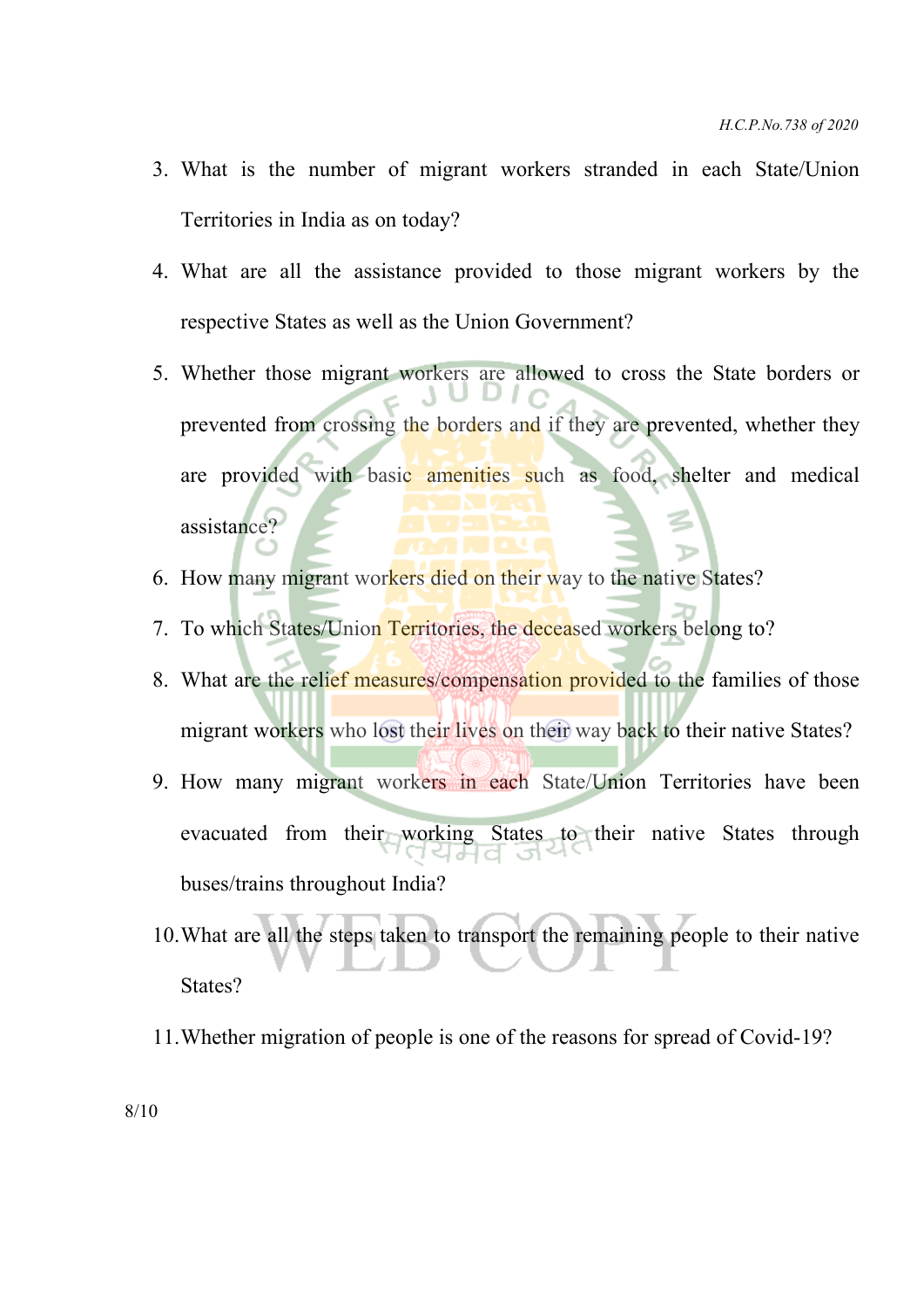**(N.K.K.,J.) (R.H.,J.) 15.05.2020**

12.Whether the Central Government has instructed the respective States/Union Territories to provide financial assistance, job opportunities in their native State/Union Territories for the labourers who migrated from other States?

12.Both the Central Government as well as the State Government have to file their response as well as action taken report in the next hearing.

 $\bigcirc$ 

13.Call the matter on 22.05.2020.

*pgp*

*Note: Registry is directed to carry out necessary amendment in the cause title.*

Œ

<sup>स</sup>तयमेव जय

EB COPY